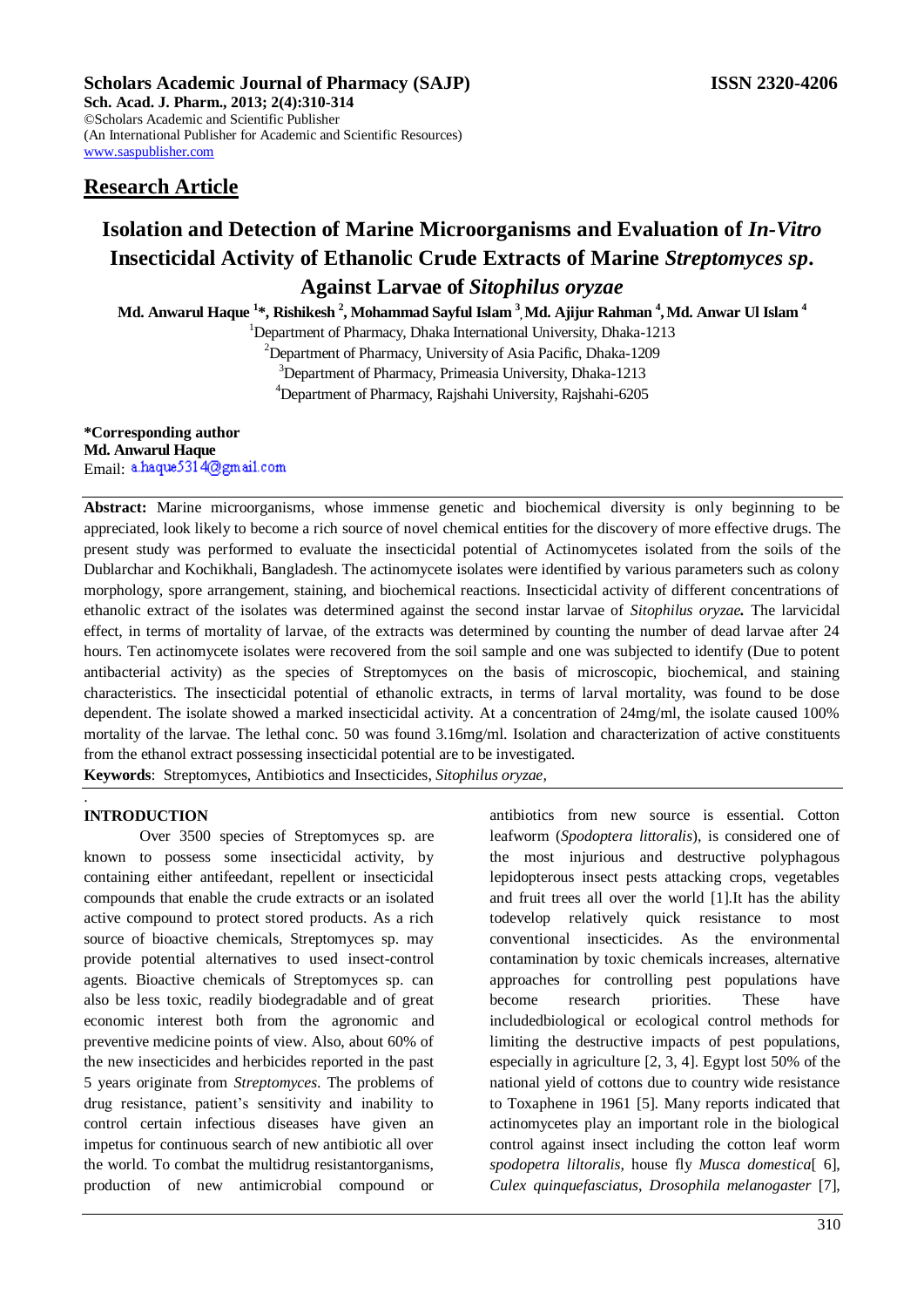*Helicoverpa armigera* [8], *Anopheles mosquito* larvae [9] and *Culex pippins* [10]. Investigate the biological activity of secondary metabolites of some actinomycetes isolates on last instar larvae of the cotton leaf worm *Spodoptera littoralis* through the food plant (Castor leaves) .They showed that Streptomyces and Streptoverticillum were the most potent actinomycetes, which cause larval and pupal mortality. Osman *et al*., reported that the pellets of some strepyomyces isolates were more active against cotton leaf worm than culture filtrate reported that the direct introduction of parasites, pathogenand predators to target insect is very effective method of biological control. Also, using of dead spores of varieties of the natural soil bacterium and actinomycetes show interfere in the digestion systems of larvae. These spores are no longer effective after the larvae turn into pupae because they stop eating. *Streptomyces* strains isolated from sea water and sea sediments from Beidiahe and Dagang of the east coast of China, screened for their insecticidal activities using bioassay against *Helicoverpa armigera*. Many of bio product which produced from actinomycetes showed different mode of action against different insect. Avermectin produced by the soil microorganism, *Streptomyces avermitilis* act on GABA- and glutamategated chloride channels of insect. Spinosad is a neurotoxin mixture produced during fermentation of a soil actinomycete that has high activity towards Lepidoptera. It blocking the chloride channel associated with GABA receptor of the insect [11].Spinosad and indoxacarb were introduced at the same time against insect pests of cotton in Pakistan which cause paralysis in the larvae on eating them. A rational approach is being developed to use Streptomyces sp. derived bioactive compounds as an insecticide. The insecticidal activity is due to the presence of active molecules.Thus, the object of this work was to assess the insecticidal activity of Ethanolic extracts of Bangladeshi *Streptomyces sp*. against the storage pest *Sitophilus oryzae*.

#### **MATERIAL AND METHODS Sample collection**

The soil samples were collected from the Dublarchor and Kochikhali,Sundarbans, Bnagldesh for screening of insecticidal activity against *Sitophilus oryzae*. Samples were collected as aseptically as possible. Samples were collected from various depth of the earth surface, ranging from layers just beneath the upper surface to 1.5 feet depth. A trowel was used to dig the soil. The samples were collected in the sterile

polythene bags with a clipped border and properly labeled indicating the date of collection and the depth.

#### **Isolation and Identication of Streptomyces**

Ten marine microorganisms were isolateddesigned as AIAH-1 to AIAH-10 and one of them(AIAH-10) showed most potent antibacterial and insecticidal activity.The Streptomyce used in this study was isolated from the Dublarchor and Kochikhali,Sundarbans, Bangladesh. The actinomycetes specie, and stored microbiology lab of Rajshahi University, Bangladesh. The actinomycetes isolates were culturally characterized based on colour, dryness, rough, with irregular or regular margin, and generally convex colony morphology, tough leathery colonies, branched vegetative mycelia, and when present, aerial mycelia and spore formation as described by Ghanem and grouped into generic morphotypes including the Streptomyces.

#### **Preparation of** *Streptomyces* **suspension**

The test *Streptomyces* suspensions were prepared by suspendinga loopful of pure *Streptomyces*  colony in 2 mL sterile normal saline,vortexed to homogenize and stored at 4°C until ready for use. This suspension was used as *Streptomyces* inoculants in all cultivations.

# **Fermentation and preparation of crude ethyl acetate extracts**

Fermentation for production of antibiotic and subsequent extraction of the antibiotics was done as described by Ilic *et al*. (2007) with modification. Yeast extract Glucose broth (YGB) was prepared and 20 mL dispensed into 100 mL Erlenmeyer flask capacity, sterilized, allowed to cool and inoculated with 0.5 mL *Streptomyces* isolate suspension and incubated at 28°C for 48 h at 230 rpm. About 500 mL of YGB was prepared in 1L Erlenmeyer flask and inoculated with the 48 h old pre-culture of *Streptomyces* isolate and incubated for 10 days at 28°C at 230 rpm. At the end of the incubation period, the culture was harvested by centrifugation at maximum speed for 15 min. The culture supernatant was extracted twice with equal volumes of ethyl acetate (1:1 v/v) and vaporized to dryness in a rotary evaporator at 50°C. The extract was re-constituted in 50% filter sterilized methanol to obtain the desired concentration at every stage of screening

# **Insecticidal activity**

**Test materials used for the study:**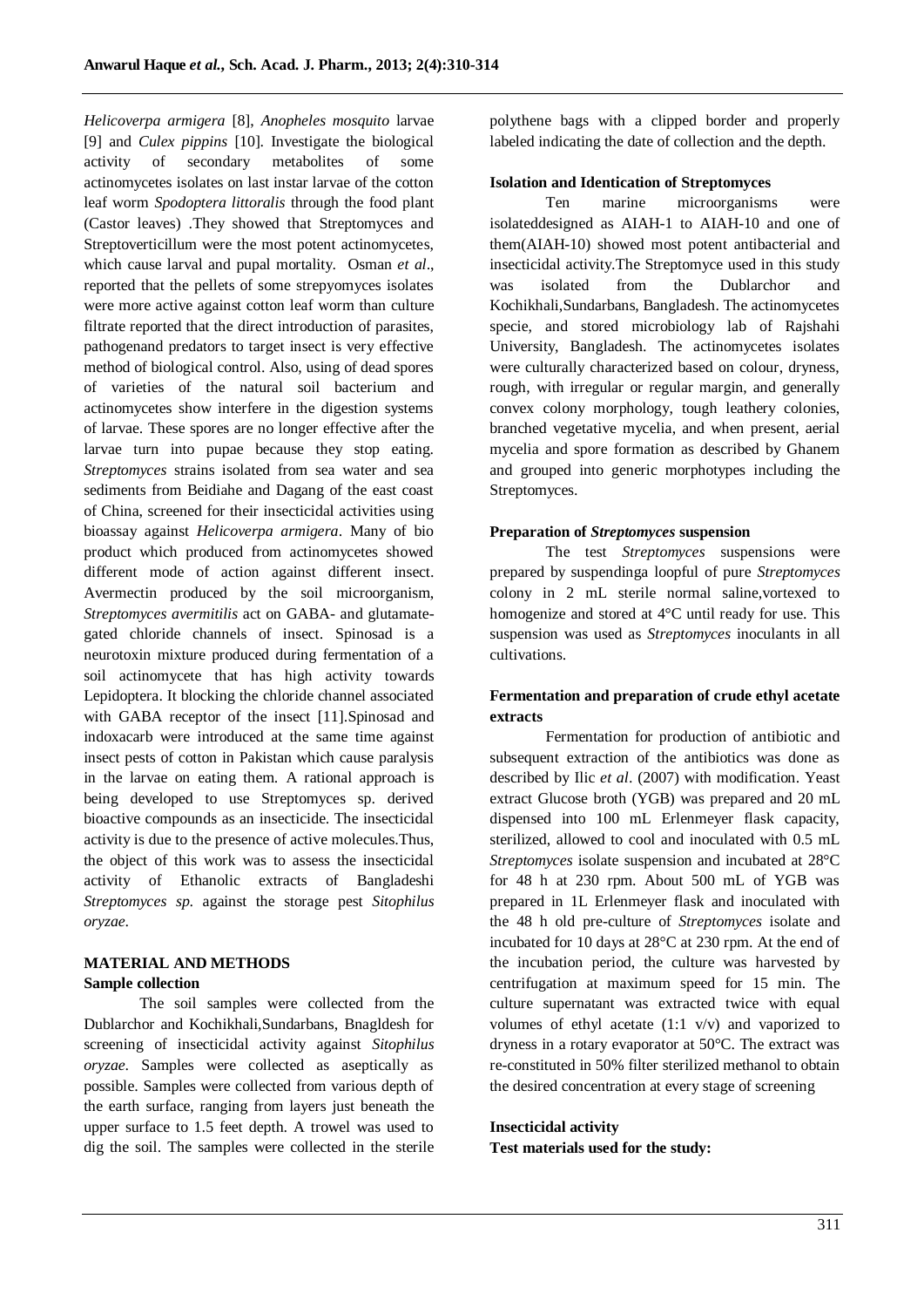The crude ethanolic extract of isolated Streptomyces was used for the investigation of insecticidal activity. The extract was dissolved in ethanol.

#### **Test Larva used for the study:**

For determining the insecticidal activity of the isolated extracts, the larva of *Sitophilus oryzae* was collected from the department of Zoology. University of Rajshahi, Bangladesh.

## **Apparatus and reagents**

Sample Beaker,Ethanol, Measuring cylinder, Micropipette and Tap water.

#### **Procedure:**

For each compound, six beaker were taken and they were marking as 1 to 6.Then 0, 1, 2, 4, 8, 16 and  $32\mu g/ml$  of previously prepared solution of the compounds were added in the 1 to 7 no beaker respectively, where beaker no 1 is used as control. Then twenty larva of *Sitophilus oryzae* were added in each of the beaker. The insecticidal activity of the compounds was determined by counting the number of dead larva after 24 hours. Death larva was identified when they failed to move after probing with a needle in siphon or cervical region. The percentage of larval mortality was determined.

# **RESULT AND DISCUSSION: Isolation:**

The observation of the test plates were done after 5 days of incubation at 30°C for the growth of marine microorganisms on the surface of the isolation medium (Figure 1).

The colonies were counted on the  $10^{-2}$  dilution plates and the number of actinomycetes per gram of soil was determined by multiplying with the dilution factor. The total actinomycete count on isolation medium supplemented with nystatin as antifungal agent was being in the range of  $0.7 \times 10^4$  to  $1.2 \times 10^4$  c.f.u.g<sup>-1</sup> of dried weight soil. The count was highest in the middle of the Dublarchor, Sundarbans. Some isolated strains were shown in the Figure 2.

# **Identification:**

From the morphological, cultural and physiological characteristics, pattern of utilization of carbon sources and growth pattern of AIAH-10, it may be concluded that the organism belongs to *Streptomyces* genus and for the identification scheme of an organism, its molecular level characterization is also necessary. To assign the strain to the specie level, the 16S rDNA of the *Streptomyces* had already been isolated. The sequencing of 16S rDNA for both of the organisms is under process.

# **Isolation of Ethanolic crude extract by Fermentation:**

The ethanolic extract obtained from the broth culture medium was subjected to insecticidal activity.

# **Insecticidal activity crude ethanolic extract**

Insecticidal activity of the isolated ethanolic extract against the larva of *Sitophilus oryzae* in different concentrations was shown in the Table 1 and Figure 3. Concentration dependent mortality was observed. The larval mortality was recorded as 100% in case of 24mg/ml and higher concentrations. The lethal concentration 50  $(LC_{50})$  of the extract was found to be 3.16 mg/ml (Figure 4).

| Group   | Conc.    | LogC | <b>of</b><br>No. | No. of death in each |                |                | Average   | $(\%)$ of        | $LC_{50}$ |
|---------|----------|------|------------------|----------------------|----------------|----------------|-----------|------------------|-----------|
|         | of       |      | larva            | <b>beaker</b>        |                |                | No.<br>of | <b>Mortality</b> | mg/ml     |
|         | sample   |      | added            | $\mathbf{1}$         | $\overline{2}$ | 3              | death     |                  |           |
|         | (mg/ml)  |      |                  |                      |                |                |           |                  |           |
| Control | $\Omega$ | 0.00 | 20               | $\Omega$             | $\Omega$       | $\theta$       | 0.00      | 0.00             | 0.00      |
|         | 1.5      | 0.17 | 20               | 3                    | 7              | $\overline{2}$ | 4.00      | 20.00            |           |
| Extract | 3        | 0.47 | 20               | 8                    | 12             | 7              | 9.00      | 45.00            | 3.16      |
|         | 6        | 0.77 | 20               | 14                   | 17             | 15             | 15.3      | 76.50            |           |
|         | 12       | 1.07 | 20               | 19                   | 18             | 20             | 19.00     | 95.00            |           |
|         | 24       | 1.38 | 20               | 20                   | 20             | 20             | 20.00     | 100.00           |           |

**Table 1. Insecticidal activity of the isolated crude extract against** *Sitophilus oryzae* **larva.**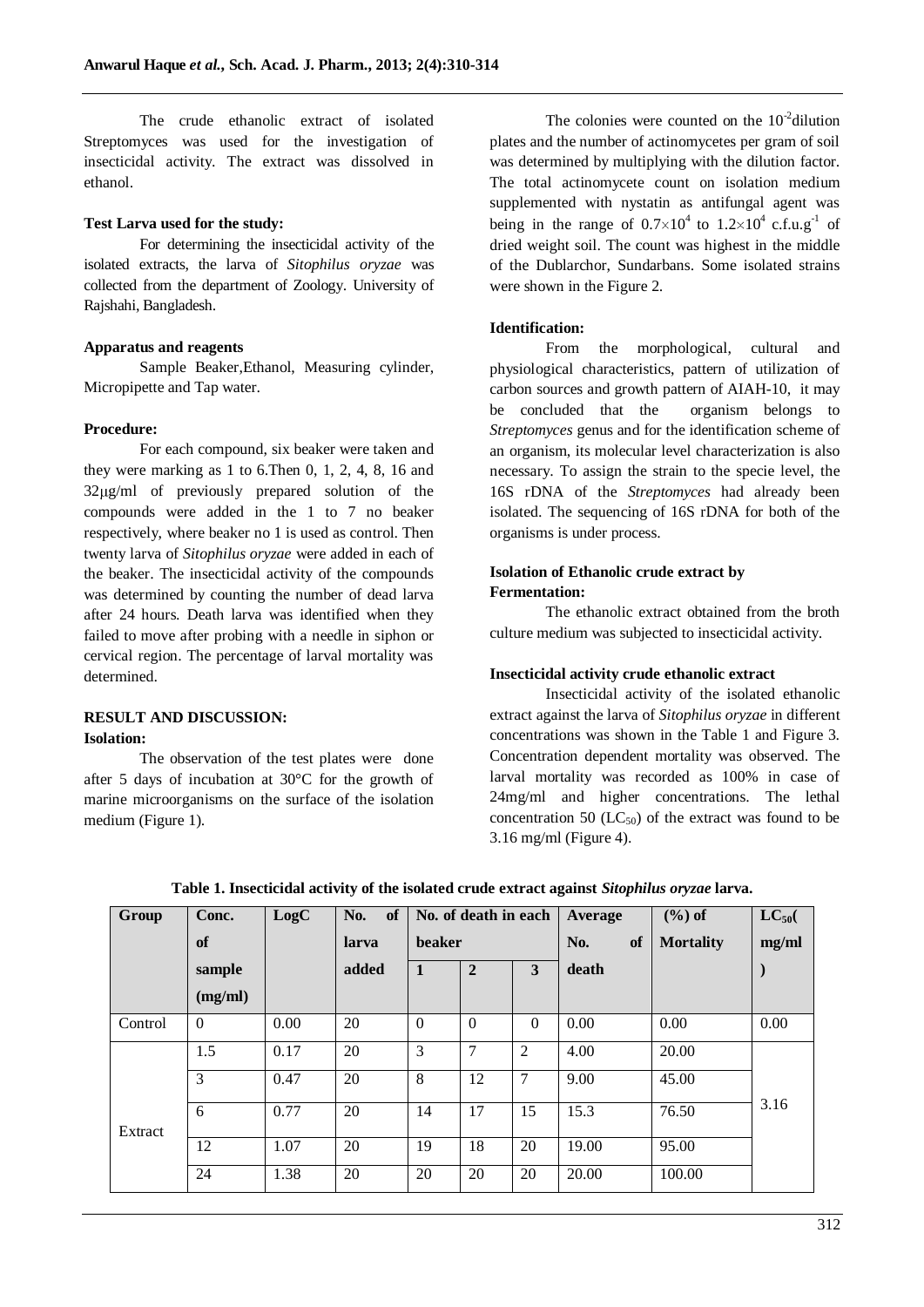

**Figure -1**: **Bacterial colony appeared on the dilution plates of the marine soil samples collected from marine sediments and soil samples of different location of mangrove forest (Sundarbans), Bangladesh**.



**Figure-2: Some isolated strains marine microorganisms.**



**Figure-3: Insecticidal activity of the isolated crude extract against** *Sitophilus oryzae* **larva**.



**Figure 4: LC<sup>50</sup> of the isolated crude extract against** *Sitophilus oryzae* **larva.**

# **ACKNOWLEDGEMENT:**

We are grateful to the Ministry of National Science and Technology, Bangladesh for funding this study.

#### **REFERENCES:**

- 1. Berlinger MJ, Miller R, Tal M and Tamin M; Resistance mechanisms of Lycopersicon pennelliiaccessions to S. littoralis (Boisduval) (Lepidoptera: Noctuidae). J. Econ. Entomol., 1997; 90: 1690-1696.
- 2. Canaday CH; Biological and cultural tests for control of plant diseases. American Photopathological Society, St.Paul, MN. 1995.
- 3. Hokkanen HMT and Lynch JM; Biological Control: Benefits and Risks. Cambridge University Press, New York. 1995.
- 4. Nakas JP and Hagedorn C; Biotechnology of Plant Microbe Interactions. McGraw–Hill, New York, 1990.
- 5. El-Sebae AH; Abo-zeid M and Salah MA; Status and environmental impact of toxaphene in the third world-a case of African Agriculture. Chemosphere, 1993; 27: 2063-2072.
- 6. Hussain AA, Mostafa SA, Ghazal SA and Ibrahim SY; Studies on antifungal antibiotic and bioinsecticidal activities of some actinomycete